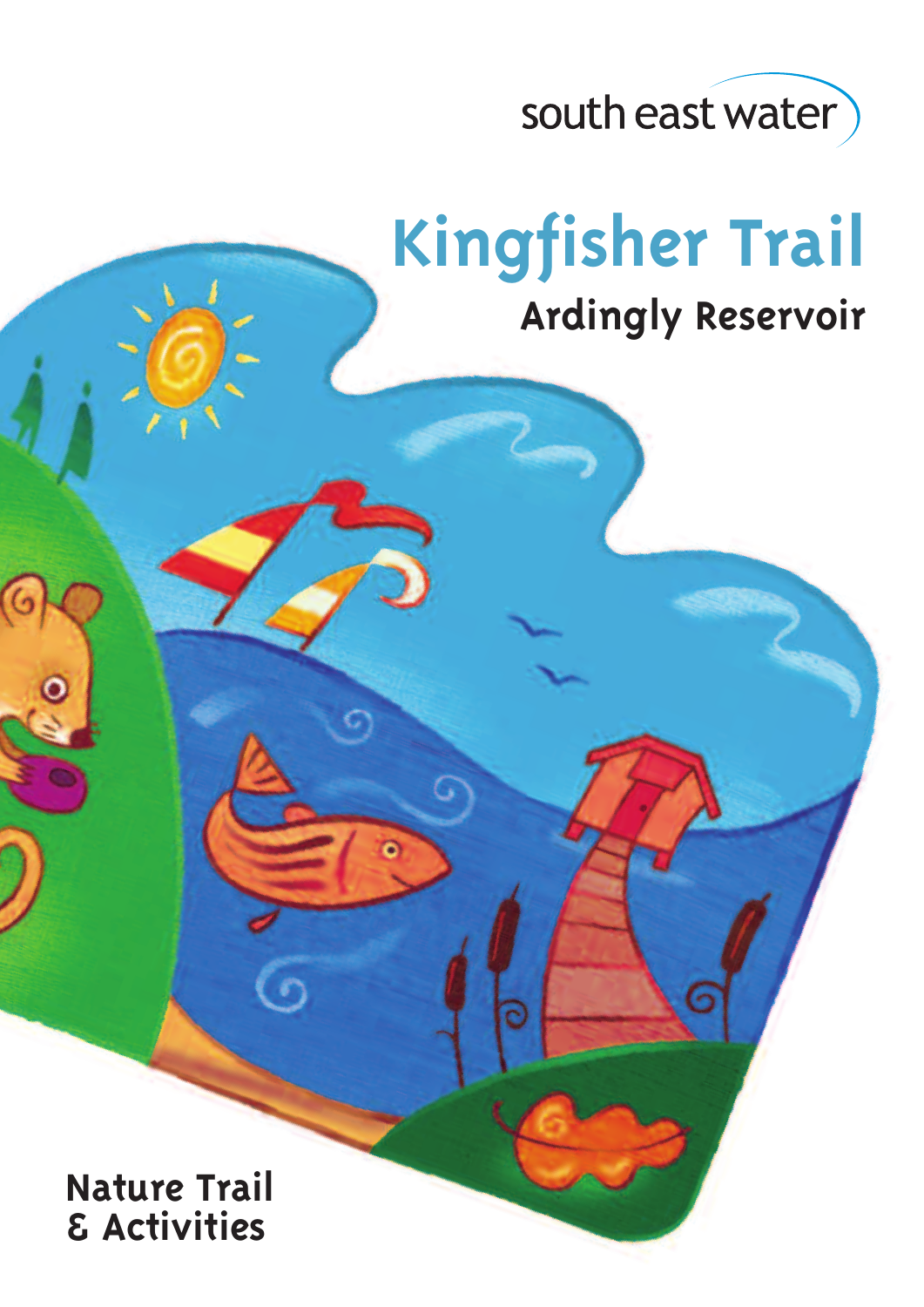# **Kingfisher Trail Ardingly Reservoir**



**The Kingfisher Trail was originally created in 1996 and is approximately four kilometres in length, taking three hours to complete at a leisurely pace. Unfortunately, there isn't a circular walk around the reservoir, but the neighbouring area can be explored using the local network of footpaths and bridleways, and a shorter 1 1 /2 kilometre walk is also shown on this leaflet.**

tap into the source www.southeastwater.co.uk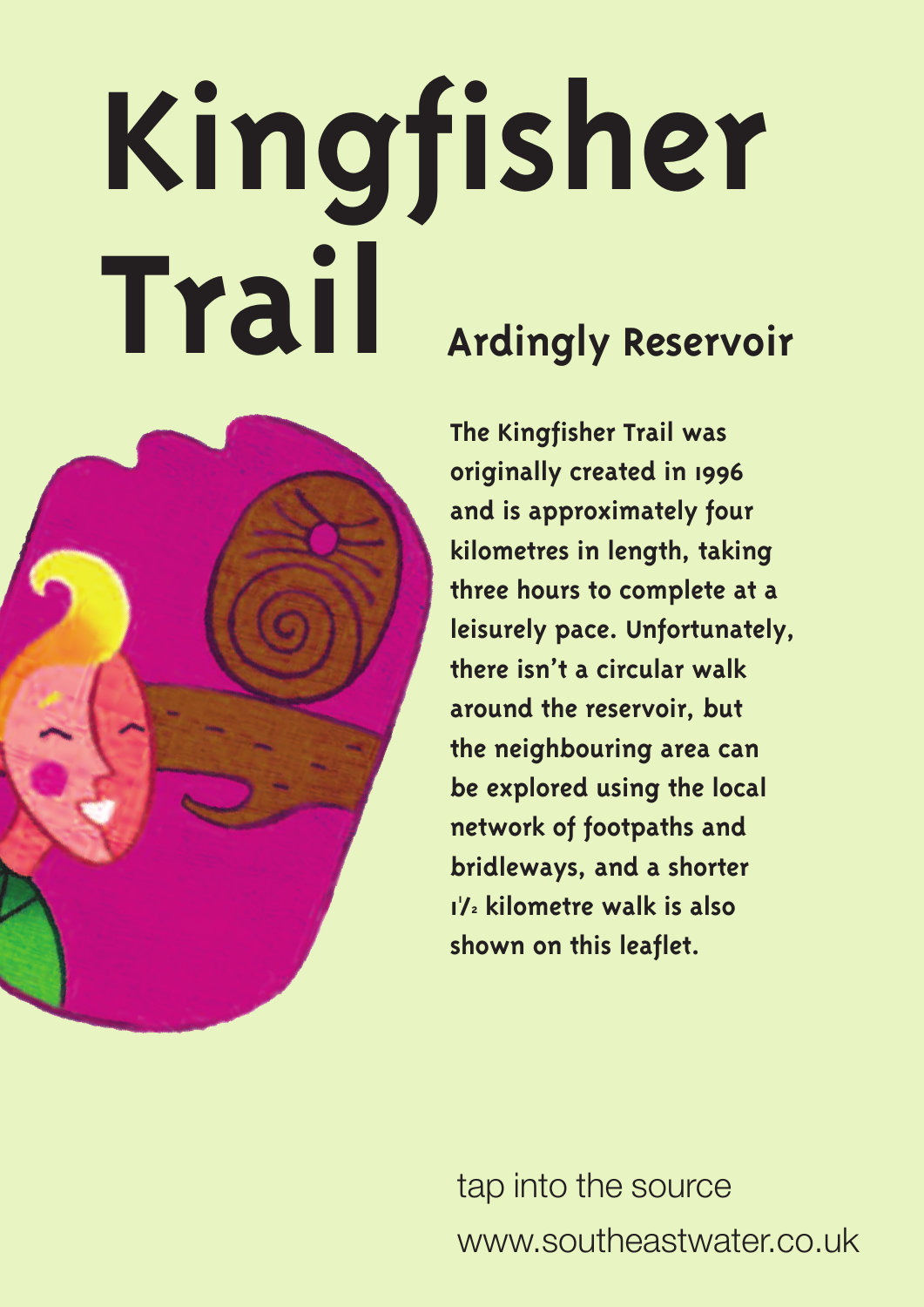**Great Burrow Wood**

**8**

# **Kingfisher Trail Route guide**





**7**

**6**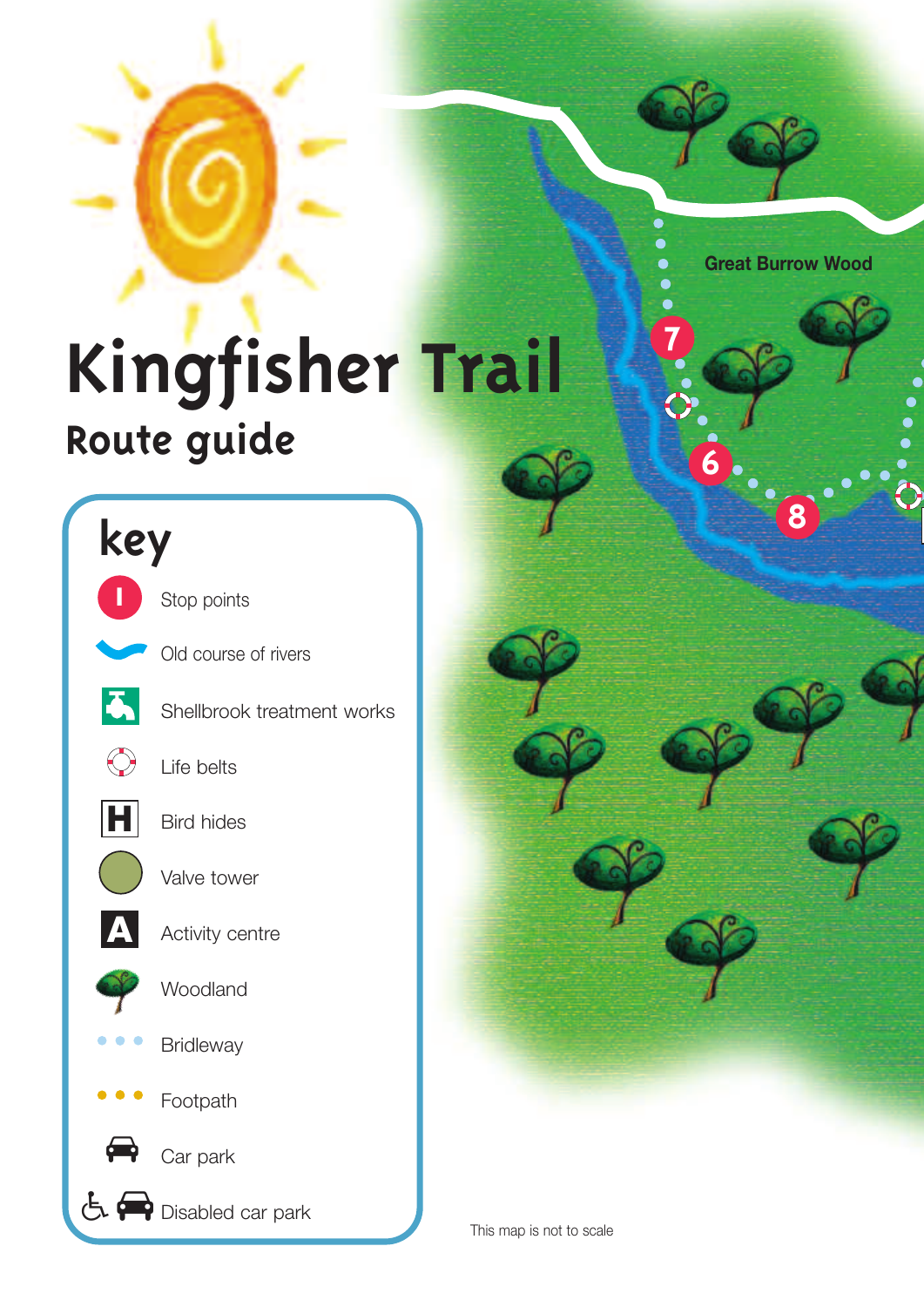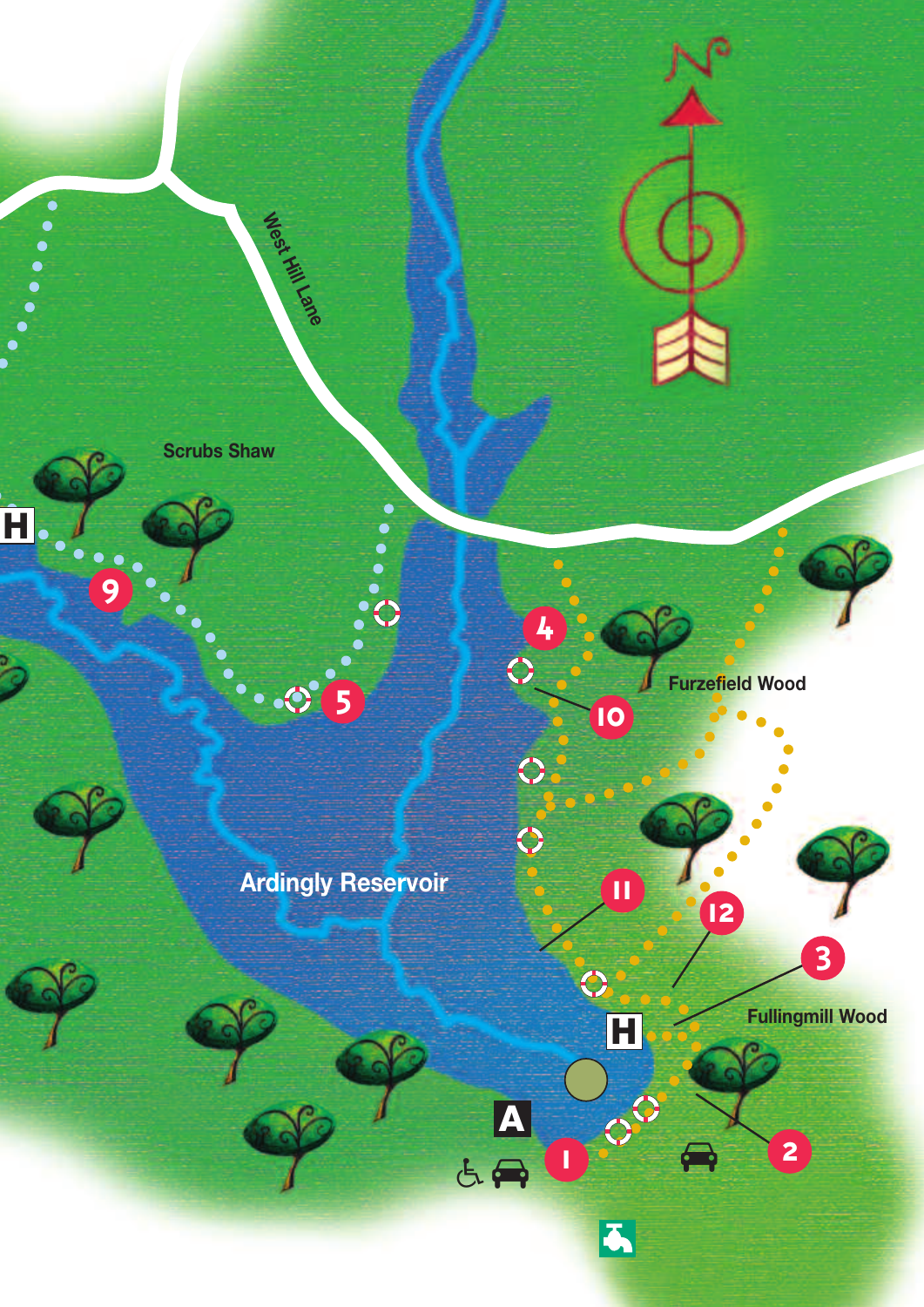# **Stop 6**

The woodland you are now entering is called Great Burrow Wood. Before the reservoir was flooded, it was this woodland which occupied the majority of the valley. To make way for the reservoir, a section of this wood was felled and removed. During very dry periods of weather the water logged stumps of these trees can be seen in the area in front of you.

It is not unusual for the reservoir to reach only 40% of its full capacity in the summer months, although in recent years, this percentage seems to be dropping. You can play your part in conserving our precious water resources by following the water efficiency tips on the back of this leaflet.

# **Stop 7**

On your left is an outcrop of Ardingly Sandstone. Outcrops such as these are a distinctive local feature of the High Weald, supporting a rare community of ferns, mosses, liverworts and lichens. The rock is formed of sand grains weakly held together, the outside of which hardens on exposure to form a protective crust. These rocks were formed during the early Cretaceous period, when dinosaurs once roamed the earth.

This area is also a good spot to see kingfishers, which frequent the edges of the reservoir, using tree branches near the water as a perch from which they watch the water for small fish. The best time to see kingfishers is first thing in the morning, when they are feeding and defending their territory.

The bridleway continues for a few hundred metres more before meeting the road. The Kingfisher Trail continues back along the trail you have just walked. Alternatively, you may continue your walk using the local network of footpaths and bridleways which cross the reservoir.

# **Stop 8**

This is the second bird hide located on the reservoir. Its position allows bird watchers a fantastic view of the numerous bird species which inhabit the opposite bank. The woodland on the other side of the reservoir is not open to the public, providing a refuge for birds and other wildlife.

The bird hide also provides excellent views of osprey *(Pandion haliaetusatyrium)* during the months of August and September when the birds migrate from Scotland to West Africa, using Ardingly Reservoir as an excellent feeding and resting site before commencing their long flight back to their overwintering site in Africa.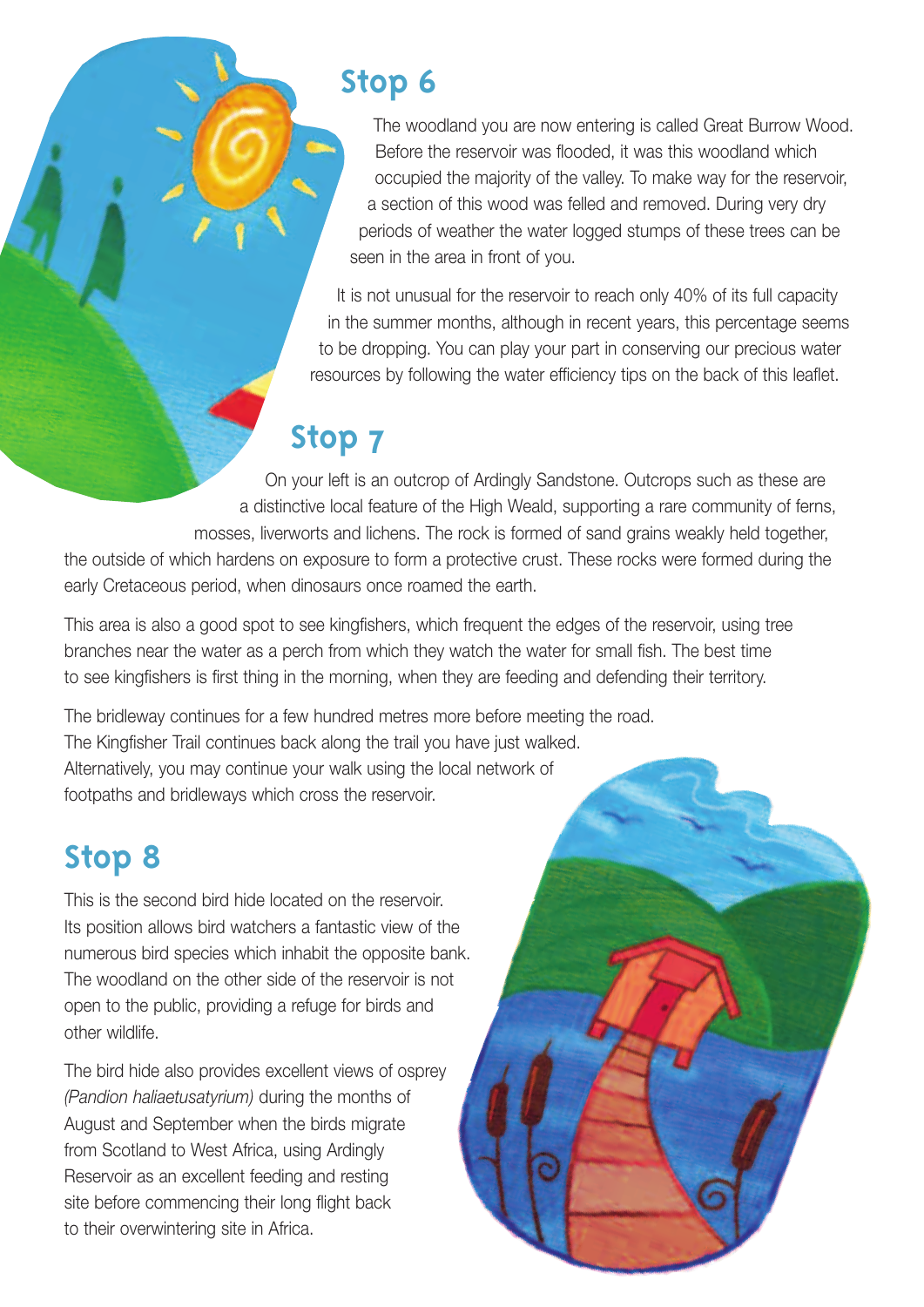# **History of the reservoir**

**Increasing demand for water in the early 1970s meant that new sources were needed. Concern about potential flooding of the local area, and the need for the regulation of water flow in the River Ouse resulted in the decision for an impounding reservoir to be built at Ardingly.**

**Before the reservoir was built, the land surrounding the reservoir was farmland, with two small brooks flowing through a valley. The former path of the two brooks can be seen in the present characteristic 'forked stick' shape of the reservoir. The left hand fork of the reservoir roughly follows the old course of Shell Brook, whilst the right hand fork follows the now flooded path of Ardingly Brook.**

**The reservoir was created by the construction of a 17 metre high earth dam across the southern section of the Shell Brook, resulting in the flooding of the Shell and Ardingly Brooks into the reservoir we see today.**

# **What happens at Ardingly Reservoir?**

Ardingly Reservoir is an important water storage reservoir, providing drinking water for thousands of South East Water's customers.

Water is stored here in times of surplus and released into the River Ouse at times of shortage. The River Ouse acts as a transport system for water released from the reservoir, which travels along the length of the river, until it reaches Barcombe Mills, near Ringmer, where it is abstracted and stored in Barcombe Reservoir. Water is then treated at South East Water's Barcombe Treatment Works and pumped into the distribution network to supply drinking water to our customers as far afield as Crowborough and Hailsham, as well as the surrounding area of mid-Sussex.

Water is also treated directly from the reservoir at the neighbouring Shellbrook Treatment Works, adjacent to the reservoir.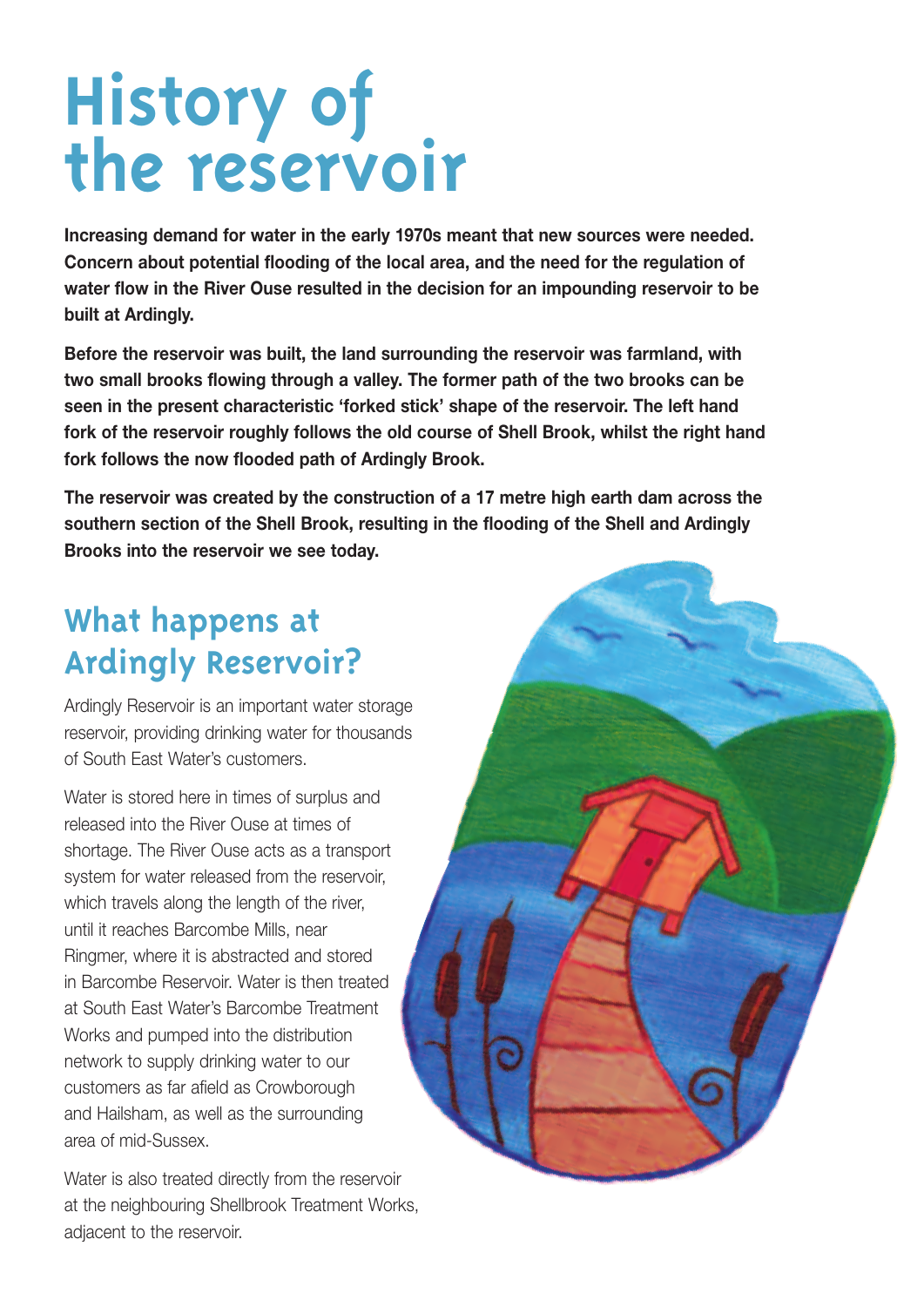# **Kingfisher Trail what to look out for**

# **Stop 1**

This is the start of the Kingfisher Trail, feel free to sit on one of our locally crafted benches to take in the wonderful views that Ardingly has to offer.

Directly in front of you is the valve tower and overflow bell mouth. The valve tower is used to release water from the reservoir either directly into our treatment works at Shell Brook or into the River Ouse.

The release of water into the river has an important environmental

role too. During times of low river flow, water is released from the reservoir to ensure that there is enough water in the River Ouse to protect the aquatic wildlife. This is of particular importance during early Autumn when sea trout rely on an adequate river flow to allow them to reach their breeding grounds.

The valve tower helps to aerate the reservoir water. This function ensures that the water is easier to treat and has the added benefit of reducing the occurrence of algal blooms and aids fish survival. The smaller tower, or overflow bellmouth, allows storm water to overflow into the Shell Brook and stops the reservoir from flooding.



# **Stop 2**

This small copse is called Fullingmill Wood. This name is perhaps an indication of the work that used to occur nearby and at many sites throughout Sussex from the late 12th Century to the late 1800's. In the textile industry, fulling is the process which follows weaving, during which cloth is cleansed, shrunk and thickened by moisture, heat and pressure. Evidence of fulling mills at two other locations within the Ardingly Parish and an additional site in Balcombe have been found.

Today, the wood has a diverse structure and is home to many different species. The copse varies in age and structure, with tree species including oak, ash and beech. During the 1987 storms, many of the trees were damaged, and the resulting areas of dead wood have been left to encourage mosses, lichens, fungi, and insects (particularly beetles).

Dead trees are a very important habitat feature as they provide food and shelter for many species including owls, woodpeckers and bats. A number of wildlife boxes have been erected within the woodland in order to encourage these animals to thrive.

In the spring and autumn, the floor of the copse is awash with brightly coloured wildflowers, including primroses, wood anemones, bluebells and common spotted orchids. In autumn, a variety of fungi may be seen.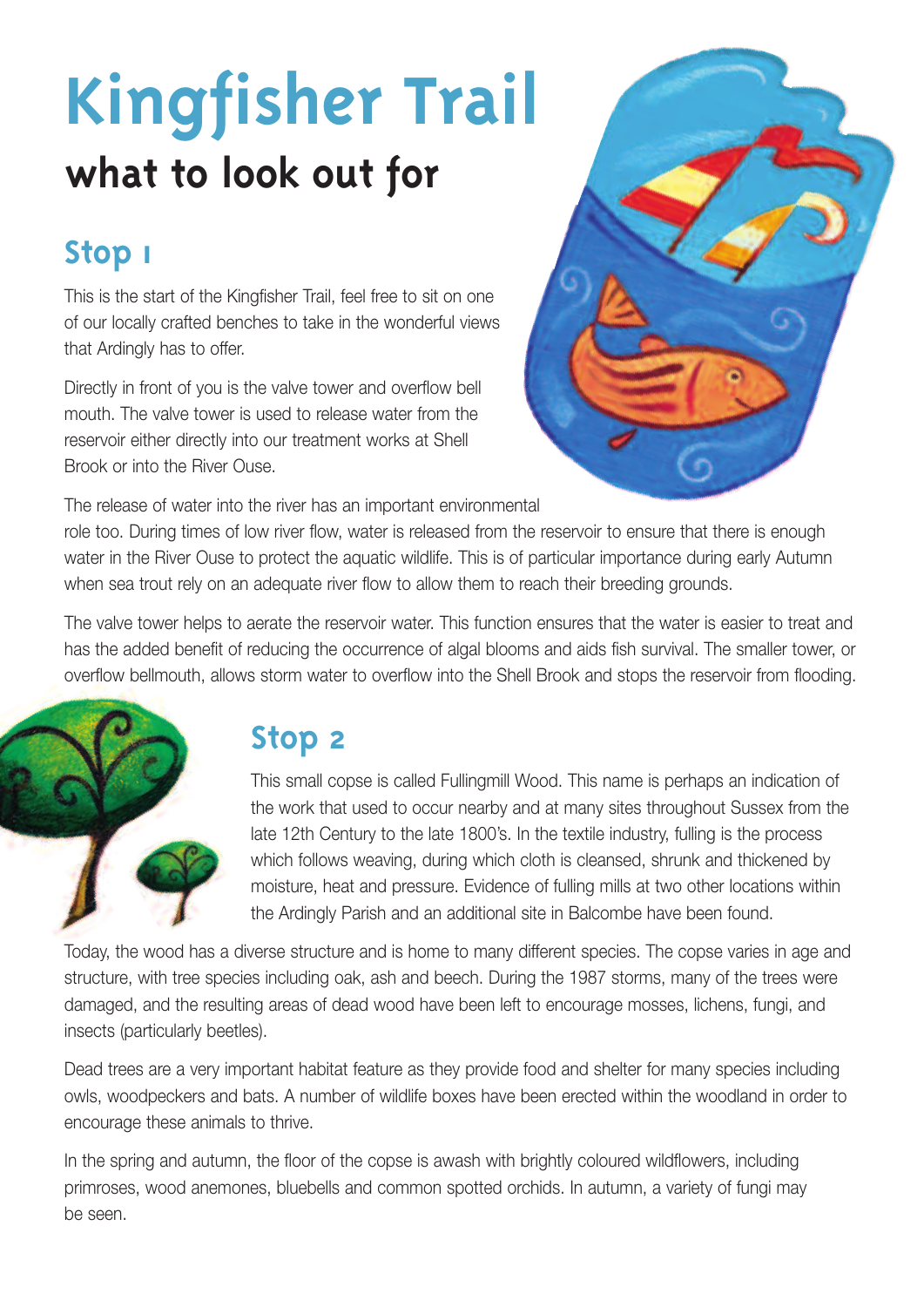# **Stop 3**

This is one of two bird hides located on the reservoir. The bird hide is there for you to get a closer look at many of the bird species which live at the reservoir.



Please enter the bird hide as quietly as possible. For the best views of wildlife and to avoid disturbing other people, please:

#### **Talk and move quietly**

#### **Do not lean or reach beyond the windows**

#### **Make room for newcomers**

Apart from its main water resource function, the beautiful tranquil setting of the reservoir makes it an important area for quiet informal activities such as walking, riding, angling and nature study. The reservoir has been designed to ensure that it enhances the surrounding Area of Outstanding Natural Beauty. Ardingly Reservoir itself is a haven for wildlife, this is demonstrated by its designation as a Local Nature Reserve.

There are displays inside to help you identify the birds and also a board for you to share all the birds you have spotted with other users.

# **Stop 4**

The woodland you are now entering is Furzefield Wood, which is owned and managed by Kew Gardens at Wakehurst Place. Dormice *(Muscardinus arvellanarius)* are known to frequent pockets of woodland such as this one, around the reservoir. Dormice are rare, nocturnal creatures which spend most of their time high in the tree tops. The best indicator of their presence is opened hazel nut shells on the woodland floor. Dormice open these nuts by making a neat round hole on one side, leaving characteristic toothmarks around the edge of the hole. The nuts are eaten whilst green and still on the tree.

> The Kingfisher Trail continues along the causeway on your left to the bridleway, which, continues along the Balcombe arm of the reservoir. Alternatively, you may wish to retrace your steps back to the car park whilst enjoying the tranquil beauty of the reservoir.

### **Stop 5**

The area in front of you has recently been planted with reed *(Phragmites australis)*. Reedbeds provide an important habitat for wildlife, as well as helping to protect the reservoir banks from erosion. This area suffers a great deal of wave action due to its prominent position in the middle of the two arms of the reservoir. Once established, the reedbed will provide a home for a number of animals, including harvest mice, reed warblers, and numerous insect species, as well as protecting the reservoir from further deterioration.

This position also offers a good view of the recreational facilities available at the Ardingly Activity Centre located near the dam wall. The Activity Centre uses the reservoir for dinghy sailing, windsurfing, canoeing and rowing as well as providing a top class coarse fishery. Details may be obtained by phoning 01444 892549.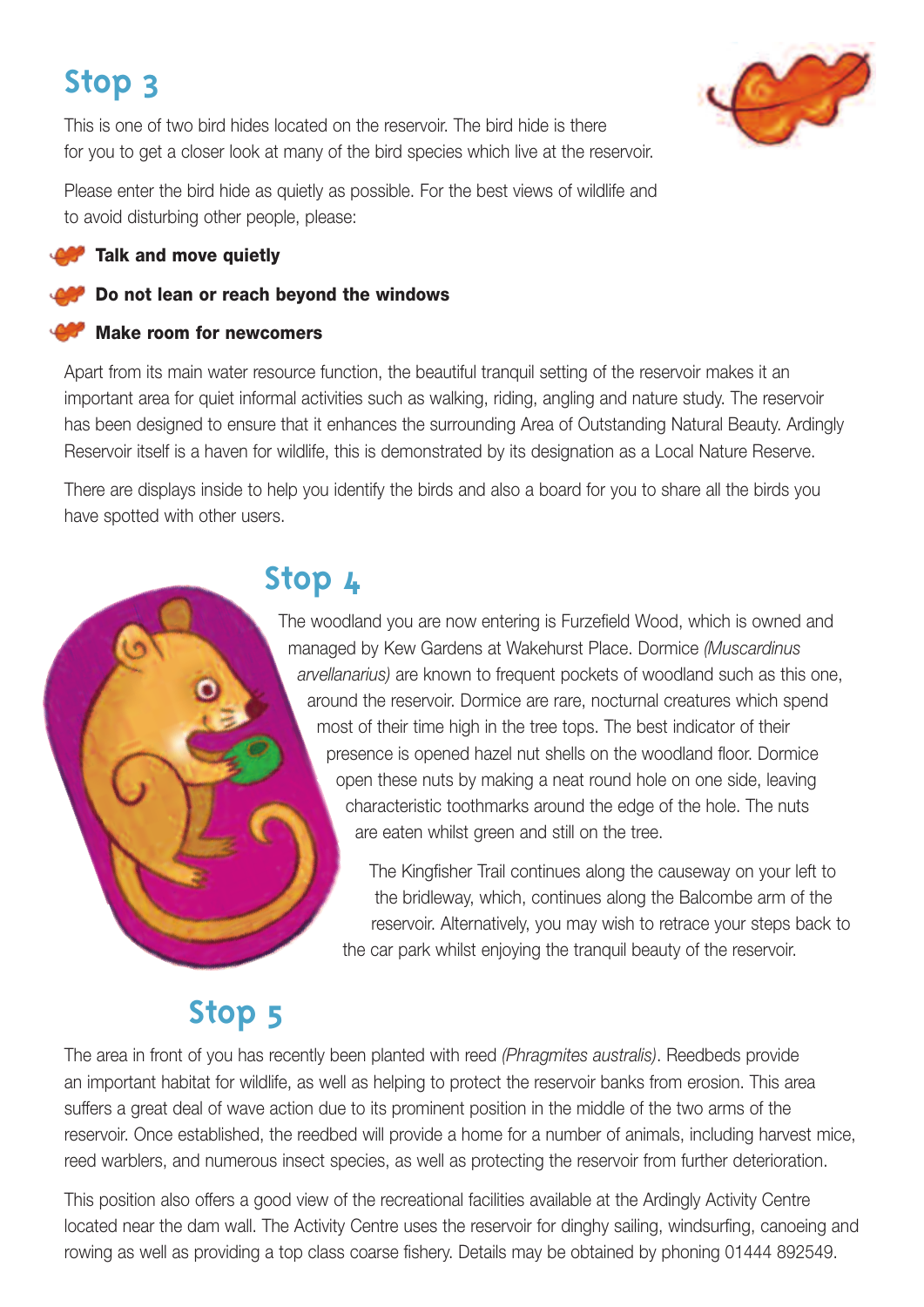# **Stop 9**



The woodland on your right is Scrubs Shaw, a relict copse from the once larger stand of Austrian Pine which skirted Shell Brook before the reservoir was built. Few Austrian Pine remain on the site following the 1987 storm, and natural regeneration of the wood has resulted in the ash, sycamore and birch seen today. Work is currently being undertaken to remove the non-native sycamore trees, a highly invasive species, which casts a heavy shade on the woodland floor, blocking out the ground flora and slower growing native tree species. Recent works to celebrate the reservoir's 25th birthday have involved the planting of native trees such as ash and hazel, as well as hedgerow species, which lead the visitor through the wood, whilst providing important corridors for birds and small mammals.

# **Stop 10**

The grassland areas of the reservoir are managed as wildflower meadows, cut on a two-year rotation during September and October, helping to improve the grassland habitat for wildlife. Excess water from the neighbouring farmland is encouraged to flow under the paths into the reservoir. This process has developed an excellent marginal marshland habitat, which provides shelter for wildlife including dragonflies, birds and small mammals.

# **Stop 11**

On your right is an area of willow planted a few years ago as a test plot. Willow is widely used as a natural material for bank protection. The constant lapping of waves onto the reservoir's banks leads to bank erosion and destabilisation, resulting in the loss of footpaths, soil and vegetation. The use of 'soft engineering' using plants, instead of more rigid material such as concrete and steel, is highly beneficial to wildlife. Birds such as wagtails, warblers and wildfowl use this area for feeding and nesting. Moths, dragonflies, beetles and aphids are also attracted to this site. Following the success of this trial area, further planting of willow and reeds will take place around the reservoir.

# **Stop 12**

The large ash tree in front of you blew down in high wind and is home for many fungi, lichen, mosses as well as insects. As part of the 1996 British Telecom Environment Week, South East Water, together with Sculpture at Goodwood, commissioned a local artist, Walter Bailey, to create a sculpture which reflected the area.

Use of local resources, such as this, is integral to the management of Ardingly Reservoir and all of our sites throughout Sussex, Kent, Hampshire, Surrey and Berkshire. Products harvested from the reservoir, such as woodland coppice materials, hay and willow stakes are used on site or at other South East Water sites, promoting sustainable use.